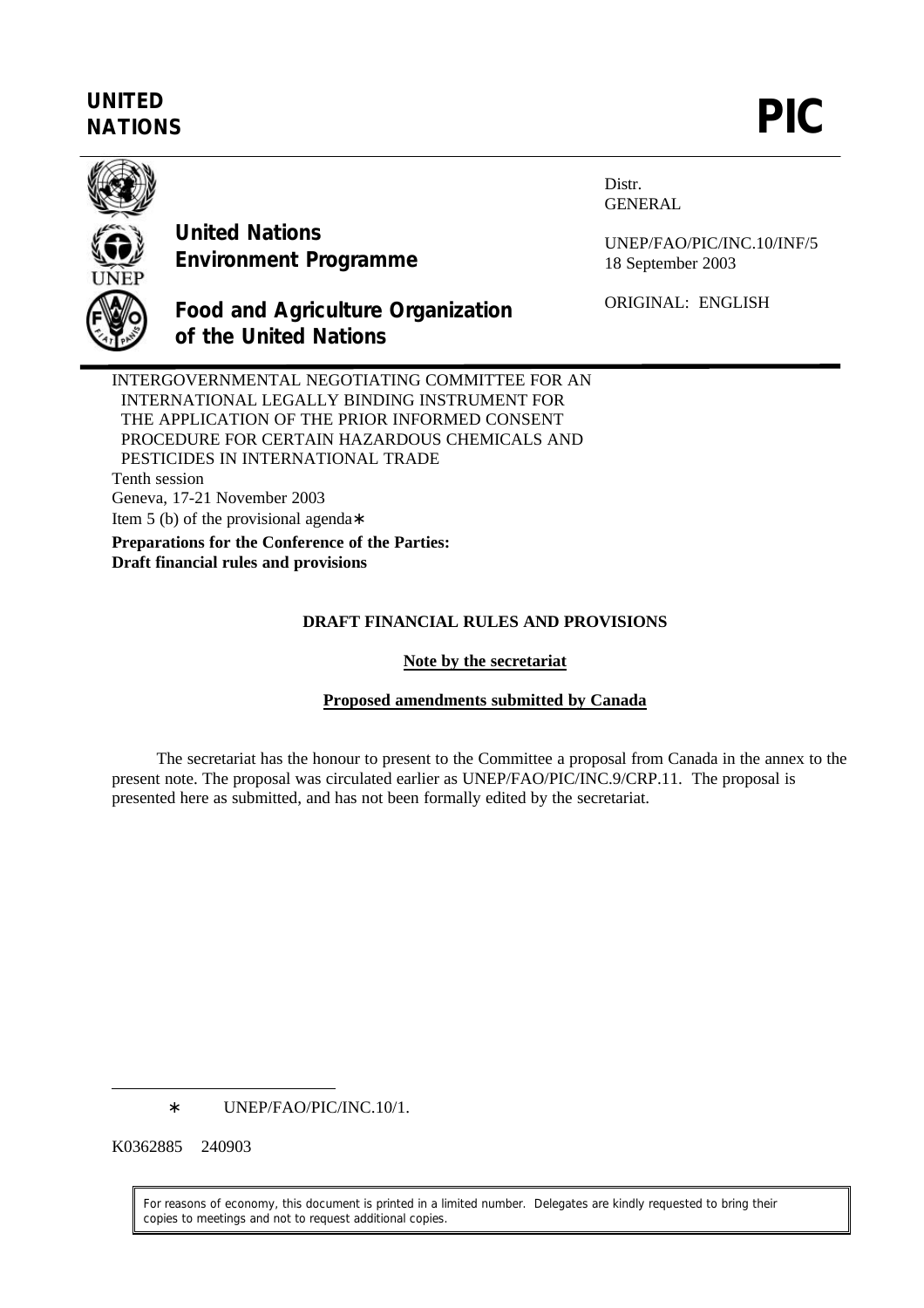#### Annex

## DRAFT FINANCIAL RULES FOR THE CONFERENCE OF THE PARTIES TO THE ROTTERDAM CONVENTION ON THE PRIOR INFORMED CONSENT PROCEDURE FOR CERTAIN HAZARDOUS CHEMICALS AND PESTICIDES IN INTERNATIONAL TRADE, ITS SUBSIDIARY BODIES AND THE CONVENTION SECRETARIAT

#### Scope

1. The present rules shall govern the financial administration of the Conference of the Parties to the Rotterdam Convention on the Prior Informed Consent Procedure for Certain Hazardous Chemicals and Pesticides in International Trade, its subsidiary bodies and the Convention secretariat. In respect of matters not specifically provided for by the present rules, the Financial Regulations and Rules of the United Nations shall apply.

#### Financial period

2. The financial period shall be a biennium, of which the first calendar year shall be an even-numbered year.

#### Budget

3. The head(s) of the Convention secretariat shall prepare the budget proposal for the following biennium in US dollars and showing projected income and expenditures for each of the biennium concerned as well as show the actual income and expenditures for each of the previous biennia. This information shall be dispatched to all Parties to the Convention at least 90 days before the opening of the meeting of the Conference of the Parties at which the budget is to be adopted.

4. The Conference of the Parties shall consider the budget proposal and adopt a budget by consensus authorizing expenditures, other than those referred to in paragraphs 9 and 10, prior to the commencement of the financial period that it covers.

5. Adoption of the budget by the Conference of the Parties shall constitute authority to the head(s) of the Convention secretariat to incur obligations and make payments for the purposes for which the appropriations were approved and up to the amounts so approved, provided always that, unless specifically authorized by the Conference of the Parties, commitments are covered by related income.

6. The head(s) of the Convention secretariat may make transfers within each of the main appropriation lines of the approved budget. The head(s) of the Convention secretariat may also make transfers between such appropriation lines up to limits that the Conference of the Parties may set as appropriate.

#### Funds

7. A General Trust Fund for the Convention shall be established by the [Executive Director of the United Nations Environment Programme (UNEP)] [Director-General of the Food and Agriculture Organization of the United Nations (FAO)] and managed by the head(s) of the Convention secretariat. Contributions made pursuant to paragraph 12 (a), (b) and (c), with the exception of the earmarked funds referred to in paragraph 9, shall be credited to this fund. All budget expenditures that are made pursuant to paragraph 5 above shall be charged to the General Trust Fund.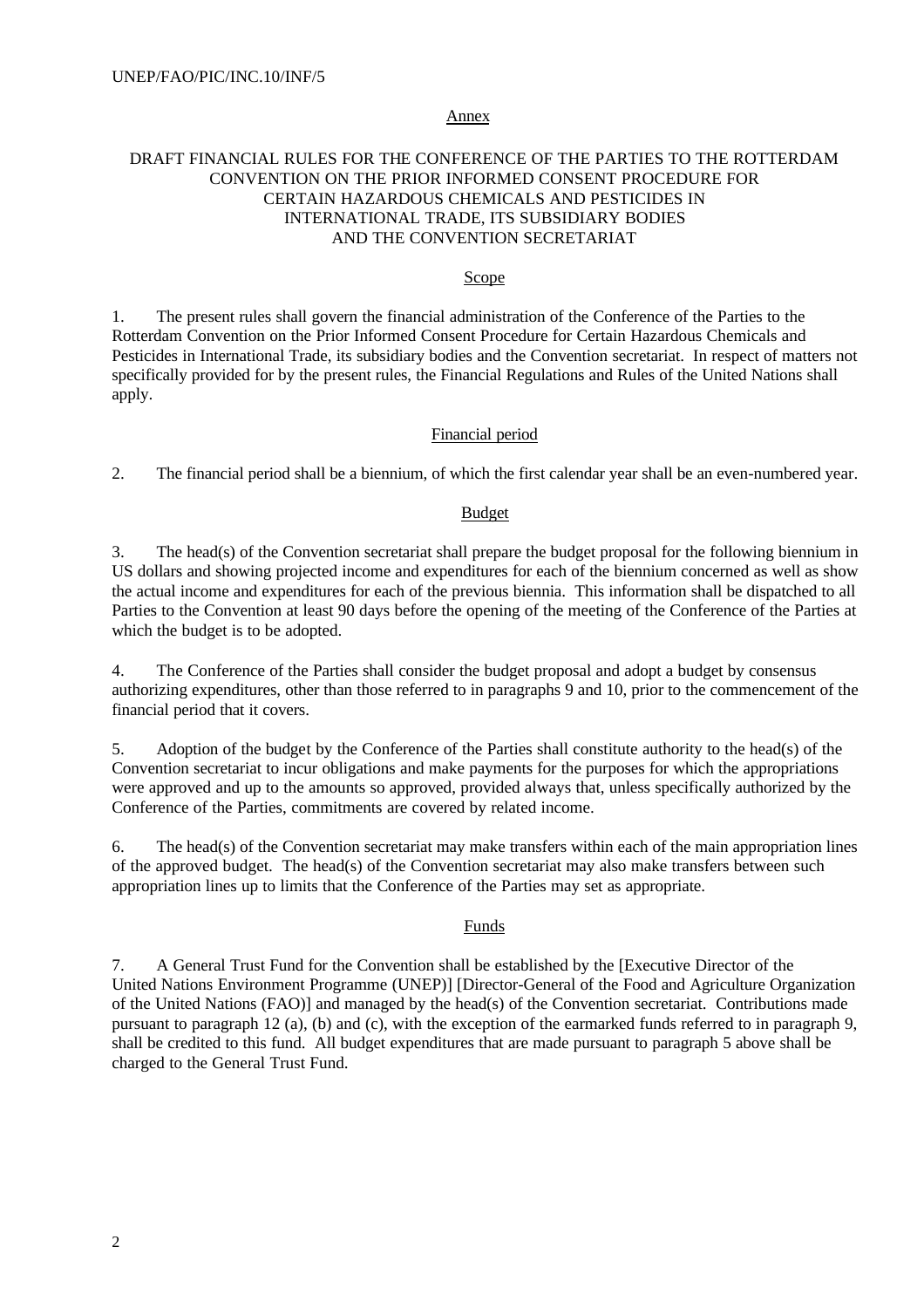8. Within the General Trust Fund there shall be maintained a working capital reserve at a level to be determined from time to time by the Conference of the Parties by consensus. The purpose of the working capital reserve shall be to ensure continuity of operations in the event of a temporary shortfall of cash. Drawdowns from the working capital reserve shall be restored from contributions as soon as possible.

9. A Special Trust Fund shall be established by the [Executive Director of UNEP] [Director-General of FAO] and managed by the head(s) of the Convention secretariat. This fund shall receive contributions pursuant to paragraphs 12 (b) and (c) that have been earmarked to, in accordance with paragraph 15, support the participation of representatives of developing country Parties and Parties with economies in transition in the meetings of the Conference of the Parties and its subsidiary bodies.

10. Subject to the approval of the Conference of the Parties, the [Executive Director of UNEP] [Director-General of FAO] may establish other trust funds, that have been earmarked in accordance with paragraph 15 for purposes other than those referred to in paragraph 9 provided that they are consistent with the objectives of the Convention.

11. In the event that the Conference of the Parties decides to terminate a Trust Fund established pursuant to the present rules, it shall so advise the [Executive Director of UNEP] [Director-General of FAO] at least six months before the date of termination so decided. The Conference of the parties shall decide, in consultation with the [Executive Director of UNEP] [Director-General of FAO], on the distribution of any uncommitted balances after all liquidation expenses have been met.

## Contributions

12. The resources of the Conference of the Parties shall comprise:

(a) Contributions made each year by Parties on the basis of an indicative scale adopted by consensus by the Conference of the Parties, and based on such a scale of assessments of the United Nations as may be adopted from time to time by the General Assembly, adjusted so as to ensure that no Party contributes less than 0.01 per cent of the total, that no one contribution exceeds [ ] per cent of the total and that no contribution from a least developed country Party exceeds 0.01 per cent of the total;

(b) Contributions made by Parties in addition to those made pursuant to paragraph (a), including those made by the Government(s) hosting the Convention secretariat;

(c) Contributions from States not Parties to the Convention, as well as governmental, intergovernmental and non-governmental organizations, and other sources;

(d) The uncommitted balance of appropriations from previous financial periods;

(e) Miscellaneous income.

13. The Conference of the Parties shall, in adopting the indicative scale of contributions referred to in paragraph 12 (a), make adjustments to take account of contributions of Parties which are not members of the United Nations, as well as those regional economic integration organizations that are Parties.

14. In respect of contributions made pursuant to paragraph 12 (a):

(a) Contributions for each calendar year are expected on 1 January of that year;

(b) Each Party shall, as far in advance as possible of the date due for the contribution, inform the head(s) of the Convention secretariat of the contribution it intends to make and of the projected timing of that contribution.